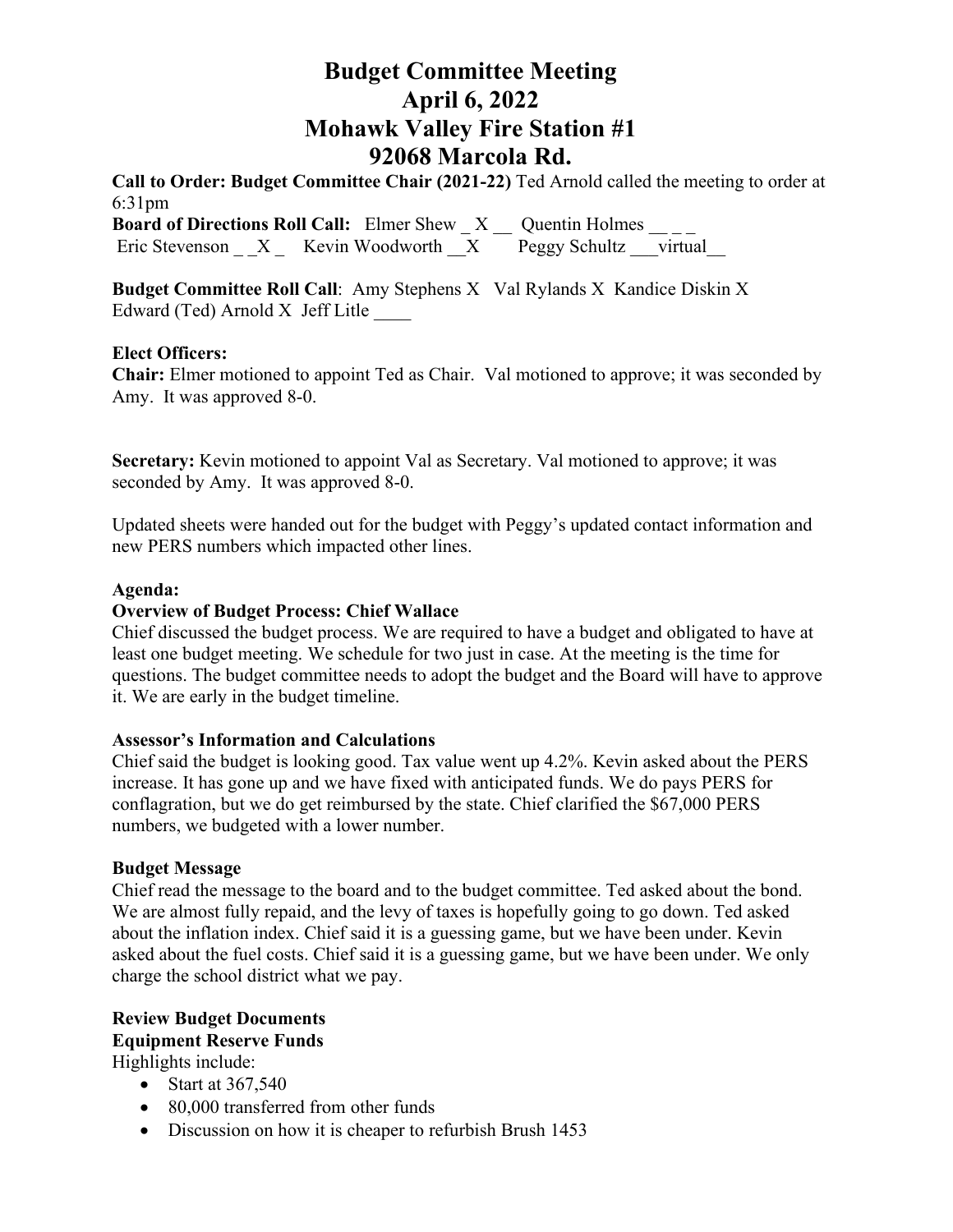# **Budget Committee Meeting April 6, 2022 Mohawk Valley Fire Station #1 92068 Marcola Rd.**

- Budgeted 55,000 for new Chief rig and that came under budget
- Highest amount ever in Equipment Reserves

#### **Resources**

Highlights include:

- May sale an engine next year
- Val asked about out of district contracts. We have some contracts in Linn County and Hill Road and also by the fire station. We are up to 11 contracts.

## **Detailed Expenditures - Personnel**

Highlights include:

- Patrick is moving to Maintenance, and we will hire a new Training Officer Kevin asked about the seasonal employee. We want to have an all-year employee with no benefits or pay scale but with the new hire of the Training Officer, we will just do summer help.
- Val asked about our pay steps. Right now, the steps are at 5 years but right now only getting cost of living assessment. The new officer will be working on steps.

### **Detailed Expenditures – Materials and Services**

Highlights include:

The volunteer incentive went up and it takes 2 years to be vested

Medical supplies were increased because we are busier. The calls are up 71% in 10 years Val asked about the cost to station 5. Chief said they have really investigated and right now thinking it is just in the shade and more volunteers respond to that station. Dispatch fees are down due to restructuring.

Conference and training fees are down due to COVID

## **Detailed Expenditures – Capital Outlay**

Highlights include: Facilities improvements were lowered The seismic grant is reflected in grant expenditure funds The pumper lease is almost paid off – should be in 2025

#### **Bond Debt**

Highlights include: Total resources except for taxes to be levied was increased Taxes estimated to be received was lowered

Ted asked about our volunteers. We are at 18 which is low, ideally, we want 30-45. We want to start a program to help with tuition assistance for residents. The new Training Officer will be tasked with recruitment.

Ted asked about the grant money.

Construction should begin May 14. There was discussion on what will happen and next steps.

Chief commented that we may need to another meeting if we get the staffer grant.